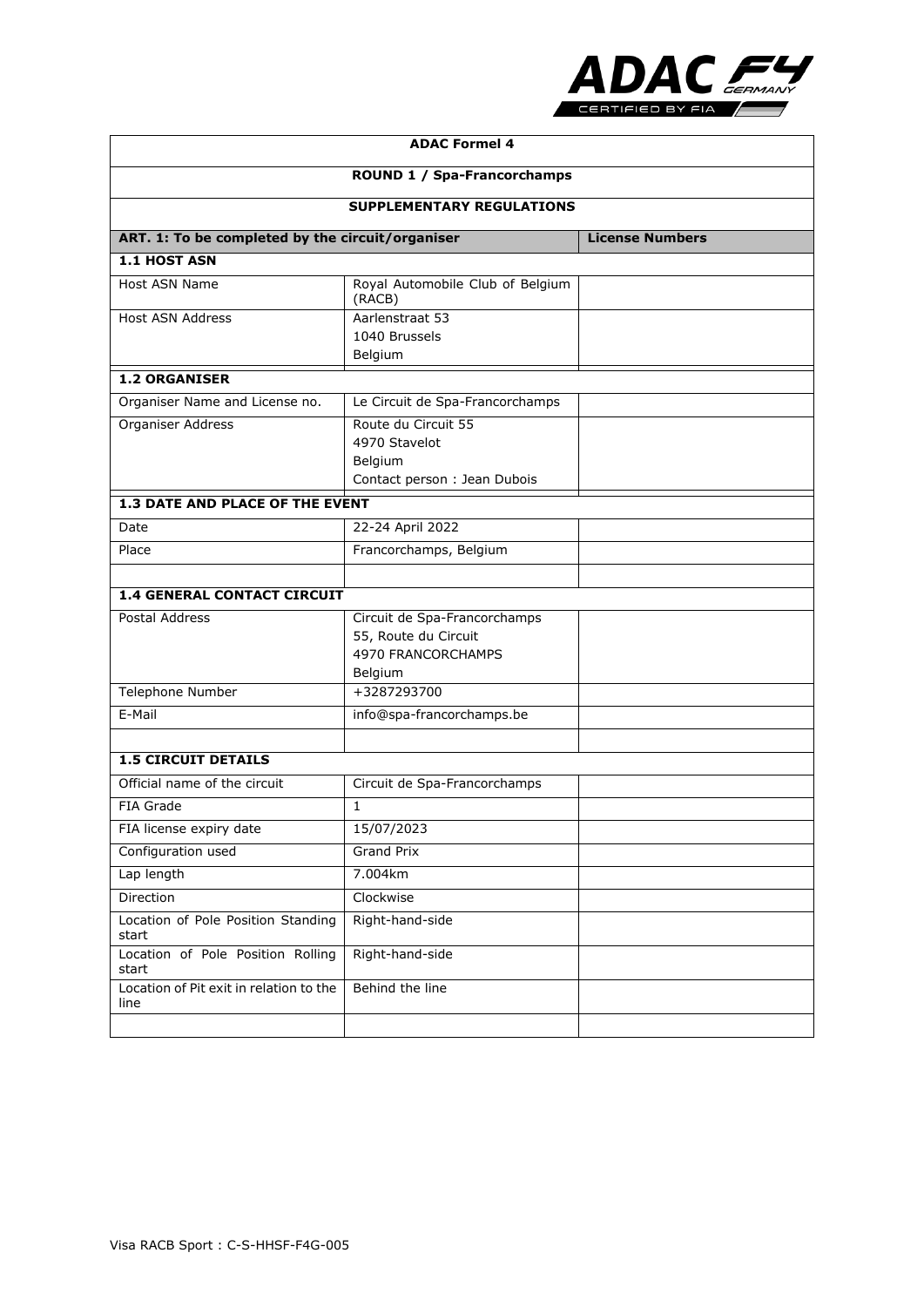

| <b>1.6 LOCATIONS</b>                             |                                                                                                                                                                                                 |              |  |  |
|--------------------------------------------------|-------------------------------------------------------------------------------------------------------------------------------------------------------------------------------------------------|--------------|--|--|
| Stewards' Office                                 | Room 113, 1st floor F1-pitbuilding,<br>ACCESS 2                                                                                                                                                 |              |  |  |
| Race Director's office                           | Room 117/118, 1st floor F1-<br>pitbuilding, ACCESS 2                                                                                                                                            |              |  |  |
| Race Administration/secretary<br>of<br>the event | Room 122, 1st floor F1-pitbuilding,<br>ACCESS <sub>2</sub>                                                                                                                                      |              |  |  |
| Race Control                                     | Room 124, 1st floor F1-pitbuilding,<br>ACCESS 2                                                                                                                                                 |              |  |  |
| Scrutineering                                    | Technical Bay, endurance pit lane                                                                                                                                                               |              |  |  |
| Parc Fermé                                       | Space across paddock vert                                                                                                                                                                       |              |  |  |
| Refuelling Area                                  | Paddock Orange                                                                                                                                                                                  |              |  |  |
| Briefing room                                    | Room 132, 1st floor F1-pitbuilding,<br>ACCESS 2                                                                                                                                                 |              |  |  |
| Official Notice board                            | Digital                                                                                                                                                                                         |              |  |  |
| Media Centre                                     | Media<br>Center, 1st floor<br>$F1-$<br>pitbuilding, ACCESS/STAIRS 3                                                                                                                             |              |  |  |
| Media Accreditation centre                       | Media Center, 1st floor<br>$F1 -$<br>pitbuilding, ACCESS/STAIRS 3                                                                                                                               |              |  |  |
|                                                  |                                                                                                                                                                                                 |              |  |  |
| 1.7 OFFICIALS APPOINTED BY HOST ASN              |                                                                                                                                                                                                 |              |  |  |
| Steward                                          | Alain Adam                                                                                                                                                                                      | 1632 (RACB)  |  |  |
| Clerk of the Course                              | Philippe Godet                                                                                                                                                                                  | 2411 (RACB)  |  |  |
| Deputy Clerk of the Course                       | William Watté                                                                                                                                                                                   | 2651 (RACB)  |  |  |
| Secretary of the Event                           | Linda De Maeseneire                                                                                                                                                                             | 3073 (RACB)  |  |  |
| Chief Track Safety (Race Control)                | Sven Leufgen                                                                                                                                                                                    | 3842 (RACB)  |  |  |
| <b>Chief Medical Officer</b>                     | Dr Christian Wahlen                                                                                                                                                                             | 1047 (RACB)  |  |  |
| <b>Chief Track Marshall</b>                      | <b>Francis Midlaire</b>                                                                                                                                                                         | 4061 (RACB)  |  |  |
| <b>Chief Pit Marshal</b>                         | <b>Bernard Denolf</b>                                                                                                                                                                           | 3497 (RACB)  |  |  |
| Chief Timekeeper                                 | Floortje Snoek                                                                                                                                                                                  | 36409 (RACB) |  |  |
| Timekeeper                                       | Marcel Lambrechts                                                                                                                                                                               | 16387 (RACB) |  |  |
| <b>Chief National scrutineer</b>                 | Stany Janssen                                                                                                                                                                                   | 1749 (RACB)  |  |  |
| <b>1.8 PROTEST FEE</b>                           |                                                                                                                                                                                                 |              |  |  |
| National ASN Protest Fee                         | 500€ (tbc DMSB)                                                                                                                                                                                 |              |  |  |
| National Appeal Fee                              | 1.500€ (tbc DMSB)                                                                                                                                                                               |              |  |  |
|                                                  |                                                                                                                                                                                                 |              |  |  |
| <b>1.9 EVENT INSURANCE</b>                       |                                                                                                                                                                                                 |              |  |  |
|                                                  | The organizer has concluded a third party insurance for all competitors,<br>their personnel and drivers. Drivers taking part in the event are not third<br>parties with respect to one another. |              |  |  |